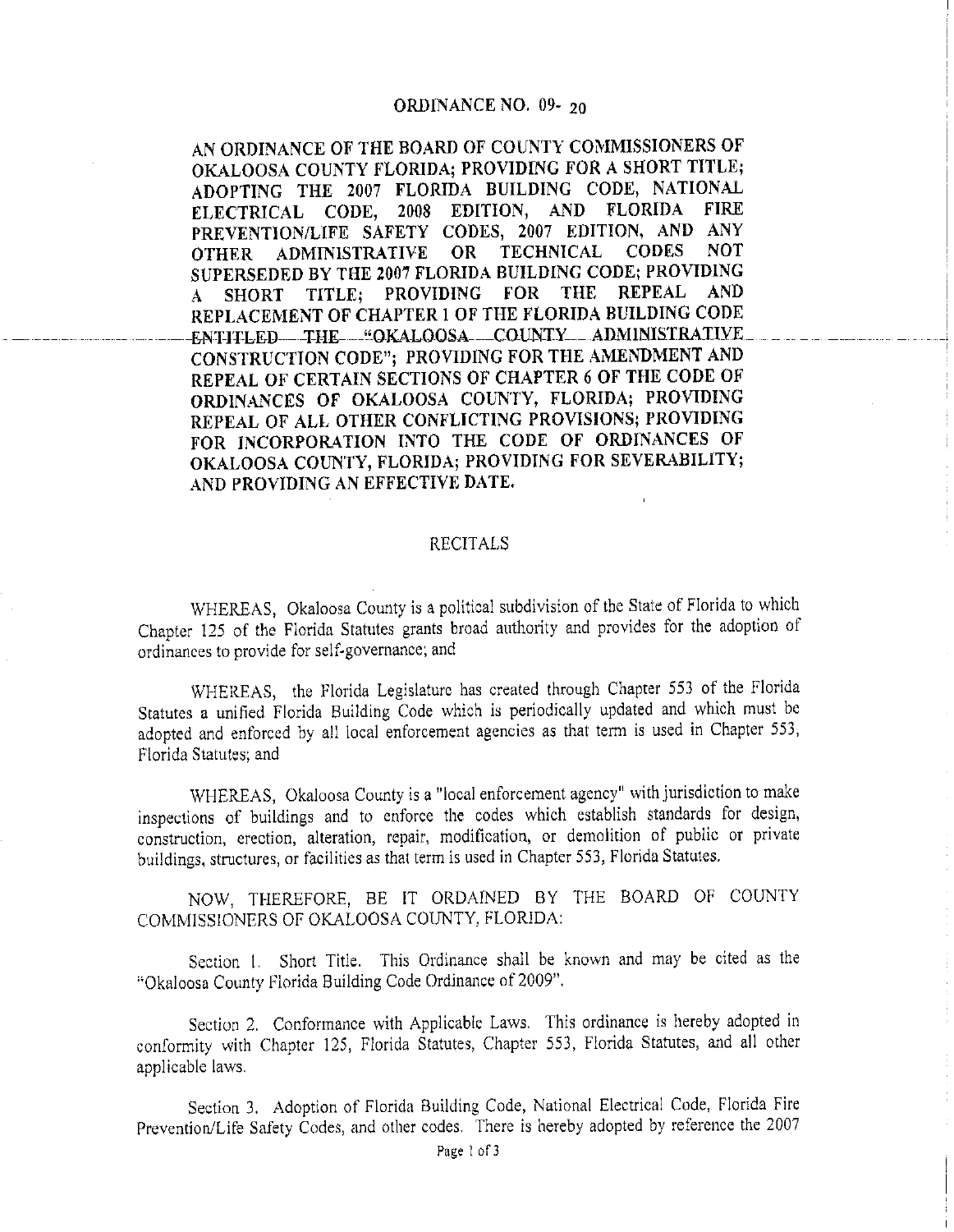Florida Building Code, the National Electric Code, 2008 edition, the Florida Fire Prevention/Life Safety Codes, 2007 edition, and any other adopted technical codes and ordinances not superseded by the 2007 Florida Building Code, including the non-technical and administrative chapters and requirements for all adopted codes.

Section 4. Repeal and Replace Section 6-131 of Article VI of Chapter 6 of the Code of Ordinances of Okaloosa County, Florida. Section 6-13 l of Article VI of Chapter 6 of the Code of Ordinances of Okaloosa County, Florida, as adopted Pursuant to Okaloosa County Ordinance 07-33, is hereby repealed and a new Chapter I, Administration, of the Florida Building Code to be known as the "Okaloosa County Administrative Construction Code" is hereby created and established as part of the Florida Building Code as shown in Exhibit A, attached, which is -incorporated-herein-by reference,-- -- --- -- --- --- - -- ---- --- -- \_\_\_\_\_\_\_\_ \_

Section 5. Amendment of Section 6-247(g) of Chapter 6, Article VII of the Code of Ordinances of Okaloosa County, Florida. Section 6-247(g) of Chapter 6, Article VII of the Code of Ordinances of Okaloosa County, Florida, is hereby repealed in its entirety and replaced with the following:

(g) The board may give special consideration in purged license cases concerning family illness, military deployment, and other circumstances as the board deems appropriate.

Section 6. Amendment of Section 6-318(g) of Chapter 6, Article Yl!l of the Code of Ordinances of Okaloosa County, Florida. Section 6-3 I8(g) of Chapter 6, Article VIII of the Code of Ordinances of Okaloosa County, Florida, is hereby repealed in its entirety and replaced with the following:

(g) The board may give special consideration in purged license cases concerning family illness, military deployment, and other circumstances as the board deems appropriate.

Section 7. Repeal of Certain Sections of Chapter 6 of the Code of Ordinances of Okaloosa County, Florida. Article IV, Article V, and Article VI of Chapter 6, as well as Sections 6-501 through 6-519, inclusive, and Section 6-521 of Article X of Chapter 6 of the Code of Ordinances of Okaloosa County, Florida, are hereby repealed.

Section 8. General Repeal of Conflicting Provisions. Any ordinances or portions thereof in addition to the sections cited in Section 5., above, in conflict herewith are hereby repealed.

Section 9. Incorporation into County Code. It is hereby directed by the Board of County Commissioners that the provisions of Exhibit A attached hereto be incorporated into the Code of Ordinances of Okaloosa County Florida, and that any renumbering of the various sections of Exhibit A is hereby authorized as necessary to achieve that directive.

Section 10. Severability. If any section, subsection, clause, or other part of this ordinance or Exhibit A are deemed unlawful in any court of law competent to decide such matters, said section, subsection, clause, or other part shall be severed and held as a separate provision and shall have no effect on the remainder.